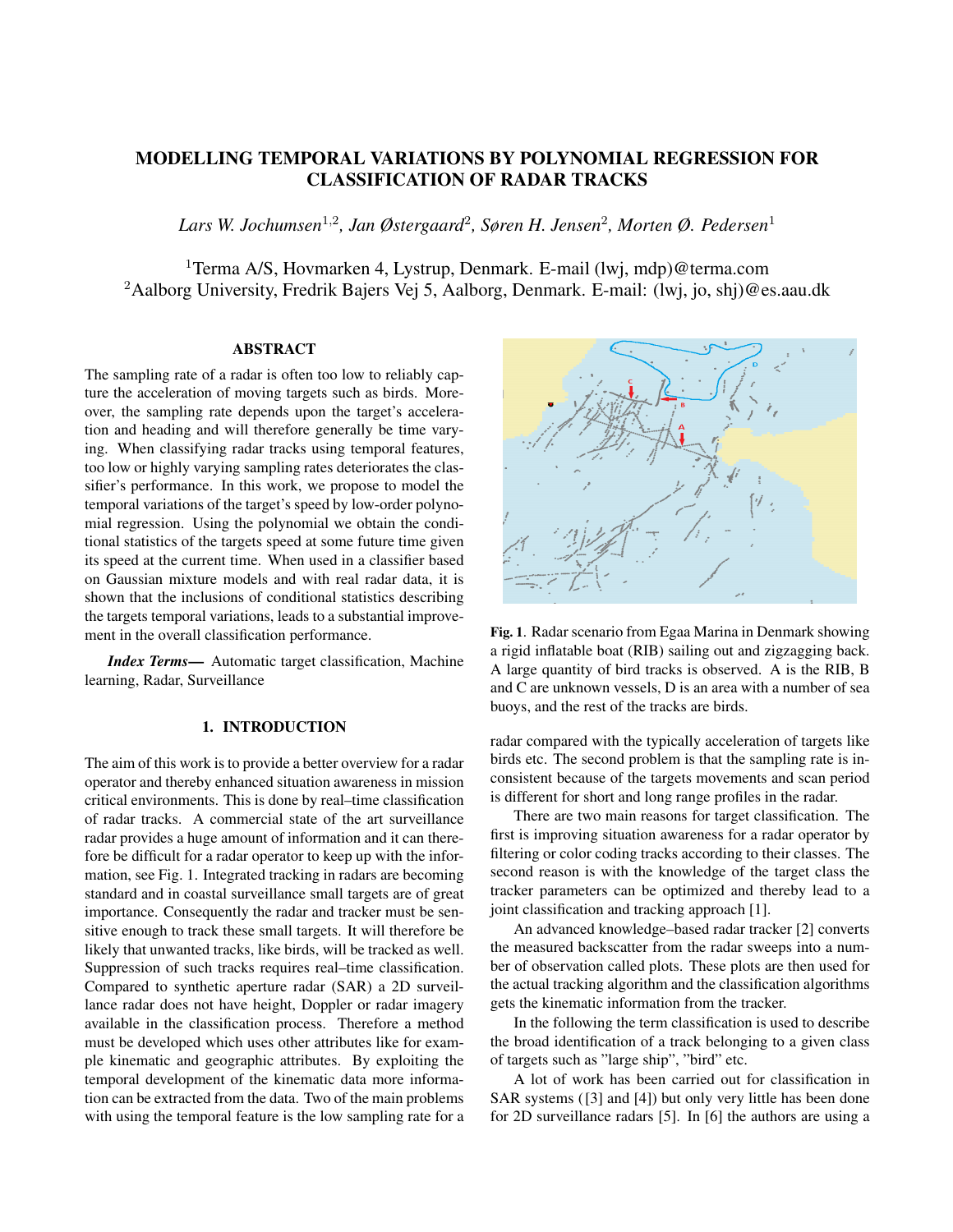tree–based approach with kinematic features from a 3D radar. In [1], the authors are using joint tracking and classification where they have multiple tracking algorithms, one for each target classes and in [7] kinematic and radar cross section (RCS) are used for joint classification and tracking. In [8] the authors are using high range resolution (HRR) profiles to classify ground moving targets.

In this work, we consider the situation where a radar and its tracker provide information about the target's speed as well as the back scatter intensity. We then propose to model changes in the target's speed over time by polynomial regression. In particular, a low order polynomial is fitted in a least squares sense to training data acquired by commercial radars in realistic scenarios. Based on this model, we provide a closed-form expression to an approximation of the conditional probability density function (PDF) of the target's speed at time  $t + \Delta t$  given its speed at time t. This PDF consists of a weighted sum between the target's native PDF and a Gaussian kernel whose standard deviation characterizes the uncertainty of the target's speed. The optimal weight depends upon the target class and is numerically obtained by solving a maximum likelihood estimation problem. We then use the naive Bayesian classifier proposed in [5] for online classification of real radar data. It is shown that a substantial improvement is possible when including the statistics of the speed's temporal variations. For comparison, we also propose to simply model these variations by a Gaussian mixture model (GMM) using the framework of [5]. In this case, the proposed polynomial modelling of velocity GMM (PMVGMM) based on polynomial regression shows a slight improvement over the purely GMM based scheme.

## 2. METHOD

In this section, we first briefly introduce the naive Bayesian framework proposed in [5], which we will base our classifier upon. For more details about this framework, we refer the reader to [5]. Then, we present our main contributions, i.e., a model of the conditional probability of a target's speed (6). This is given as a weighted sum of the target's native PDF i.e. the PDF of the speed and a Gaussian kernel. The Gaussian kernel introduces uncertainty into the model and whose standard deviation depends upon the time lag and target class.

## 2.1. Recursive naive Bayesian

The framework is based on [5] where a recursive update algorithm is used. From [5] (1) is the update and smoothing equation which will prevent the probability for a given class to reach zero.

$$
P_s(c_p|X_n, X_{n-1}) = \frac{P(c_p|X_n, X_{n-1}) + \epsilon}{\sum_{y=1}^{N_c} (P(c_y|X_n, X_{n-1}) + \epsilon)}, \quad (1)
$$

where  $X_n = [V_n, I_{nr,n}, I_{mti,n}, \Delta t]^T$ , further  $\Delta t$  is the time since last update to the newest update from the radar for a given track. The radar information is: normal radar intensity  $I_{nr}$  and moving target indication (MTI) intensity  $I_{mti}$ . The information used for kinematic update are: Speed over ground  $V_n$  and temporal dynamic e.g. how the target speed evolve.  $N_c$  is the number of classes.  $c_p$  is the given class and  $\epsilon$  is some constant Further  $P(c_p|X_n, X_{n-1})$  is define as (2).

The recursive Bayesian update rule can be extended with more features, using a naive approach by making the assumption that the features are mutually independent.

The probability for a given class will then be provided by

$$
p(c_p|X_n, X_{n-1}) =
$$
  
\n
$$
\frac{P(X_n|c_p, X_{n-1})P(c_p|X_{n-1}, X_{n-2})}{\sum_{i=1}^{N_c} P(X_n|c_i, X_{n-1}))P(c_i|X_{n-1}, X_{n-2})},
$$
\n(2)

and,

$$
P(X_n|c_p, X_{n-1}) = P(V_n|V_{n-1}, \Delta t, c_p) P(I_{nr}, I_{mti}|c_p),
$$
\n(3)

where  $P(V_n|V_{n-1}, \Delta t, c_p)$  denotes the kinematic PDF i.e. (6) and  $P(I_{nr}, I_{mti}|c_p) = P(I_{nr}|c_p)P(I_{mti}|c_p)$  is the intensity PDF and they are both modelled as a GMMs. It is assumed that the radar intensity features are mutually independent.

### 2.2. The proposed PMVGMM method

The main problem with classifying with a temporal feature is that the sampling rate is low as compared to moving targets e.g. between 10 to 40 scans per minute. Secondary is the radar does not have a constant sampling rate. Therefore a method must be developed which can handle the slow and varying sampling rate.

Let us assume that the measurements are noise free. A measurement of a target's speed is obtained at time  $t$ , which will give a probability of one for that particular speed (Fig. 2, blue). After some time, say  $\Delta t$ , the target may have accelerated or de-accelerated and we are therefore less certain about its speed. Thus, the PDF of the target's speed, which was initially a delta function at time  $t$  should reflect the uncertainty in the speed at time  $t + \Delta t$  (red and green). Indeed, as more time passes the less is known about the speed, and the PDF should tend to the targets native PDF (black). We model this uncertainty by convolving the probability of  $V_n$  (that is a delta function) with a Gaussian kernel (4). We let the mean of the kernel be the previous measurement  $V_{n-1}$ , and let the standard deviation depend upon  $V_n$ ,  $V_{n-1}$ ,  $\Delta t$ . By using the Gaussian kernel, it is assumed that the acceleration and deceleration is equally distributed and therefore no skewness is present. For example, in the case of the speed feature we propose the following PDF  $P_u$  for modelling the uncertainty:

$$
P_u(V_n|V_{n-1}, \Delta t) =
$$
  

$$
\frac{1}{\sqrt{2\pi}\sigma(V_n, V_{n-1}, \Delta t)} \exp\left(\frac{-(V_n - V_{n-1})^2}{2\sigma(V_n, V_{n-1}, \Delta t)^2}\right).
$$
 (4)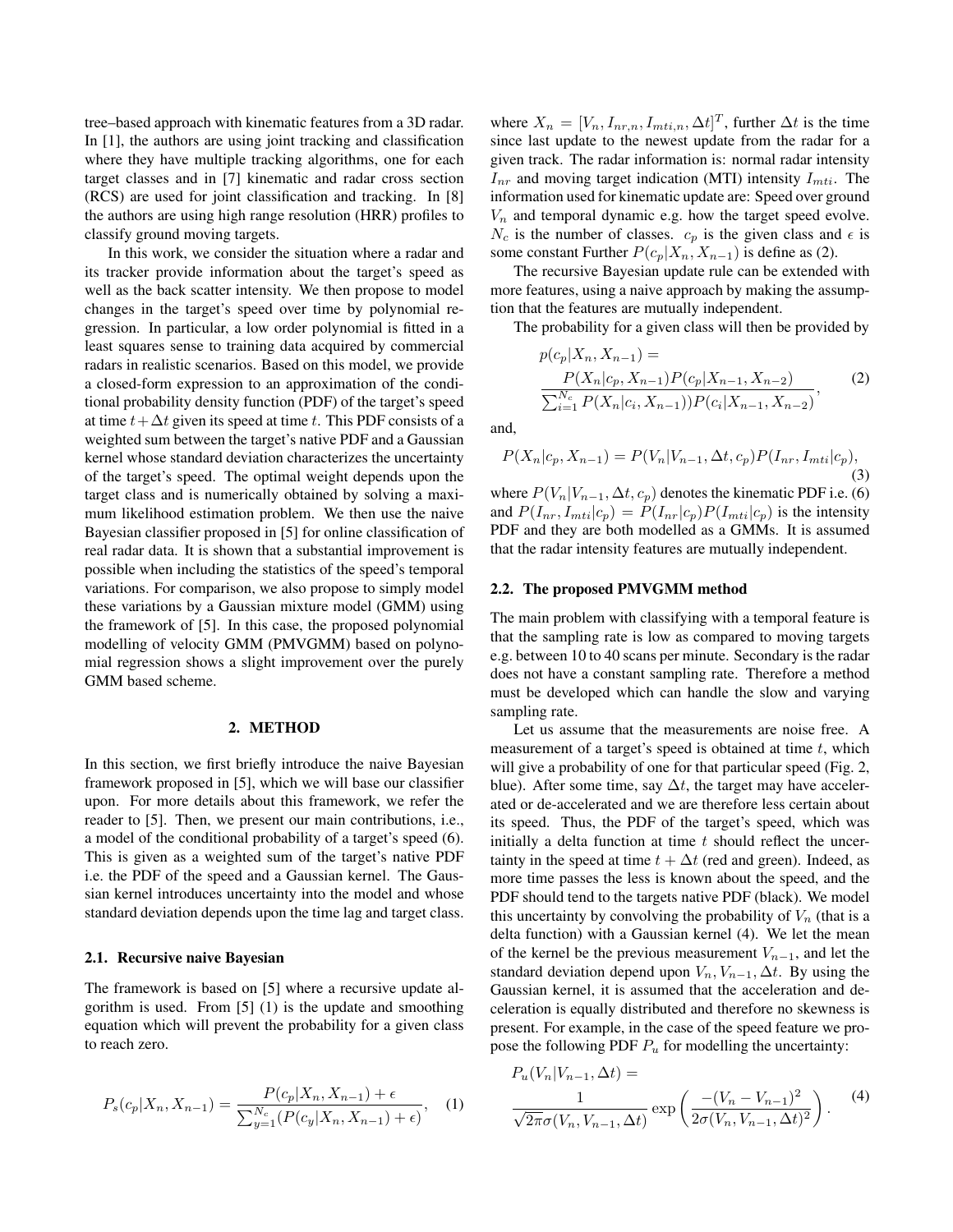

Fig. 2. A simple example, with synthetic data,  $K(X_n|C_n)$  is the conditional PDF that will be model in the following.

We require that  $\Delta t \gg 1$  implies  $\sigma \gg 1$ . With this, we therefore propose the following formula for the standard deviation:

$$
\sigma(V_n, V_{n-1}, \Delta t) = \left| \frac{\Delta t}{V_{n-1} - V_n} \int_{V_{n-1}}^{V_n} T_{acc}(v') dv' \right|, \quad (5)
$$

where  $T_{acc}(v')$  is a fit of the acceleration given the speed described in section 2.2.1.

The standard deviation  $\sigma(V_n, V_{n-1}, \Delta t)$  of the Gaussian kernel is then the average acceleration from the last measurement to the new measurement given the speed multiplied with the time since the last measurement. As time increases from the last measurement the variance will also increase because less is known about the speed. For  $\Delta t \rightarrow \infty$  one cannot expect to have much knowledge about the speed except for the native information given by the speed without temporal dynamics  $P_{native}(V_n)$ . The transition from  $P_u$  to  $P_{native}$  depends upon the class. We describe this dependency by an exponential weighting function with time constant C. The resulting PDF is the weighted sum of  $P_u$  and  $P_{native}$ :

$$
P(V_n|V_{n-1}, \Delta t) = \exp(-C\Delta t)P_u(V_n|V_{n-1}, \Delta t)
$$
  
 
$$
+ (1 - \exp(-C\Delta t))P_{native}(V_n),
$$
 (6)

where

$$
P_{native} = \sum_{i=1}^{N} \pi_i \mathcal{N}(V_n; \phi_i)
$$
\n(7)

and  $\pi_i$  is the weighing factor of the  $i^{th}$  Gaussian distribution. The kinematic model (6) must be modelled for each target class and hence it depends on the given class, that is  $P(V_n|V_{n-1}, \Delta t, c_p).$ 

## 2.2.1. Finding the  $T_{acc}(v')$

The function  $T_{acc}$  from (5) is found from training data based on real radar measurements, GPS logs, automatic identification system (AIS) and automatic dependent surveillancebroadcast ADS-B data. Since the data are noisy we have



Fig. 3. An example of the polynomial fit using synthetic data

applied fixed interval smoothing [9] in order to reduce the noise.<sup>1</sup> A dataset  $\{(V_n, \Delta V_n)\}\$  which consist of pairs of speeds and associated accelerations  $\Delta V_n = V_n - V_{n-1}$  are divided into bins based on the first coordinate, i.e.  $V_n$ . Each bin contains an equal amount of pairs see Fig. 3 for an example. From this it is now possible to calculate the acceleration RMS value for each speed bin.

$$
Acc_{RMS}(i) = \sqrt{\frac{1}{N} \sum_{n=1}^{N} \Delta V_n^2(i)},
$$
 (8)

where  $i$  is the speed bin number,  $N$  is the number of data points in each bin and  $\Delta V_n(i)$  is the n<sup>th</sup>acceleration in the  $i^{th}$ speed bin. We fit a  $k^{th}$  order polynomial  $T_{acc}(v')$  to the bins using the center of each bin. The polynomial thus provides the average acceleration given any speed  $V_n$ . See Fig. 3. By applying the histogram and the RMS the estimate of the fit will be more immune of outliers. Further we want a continues function as jumps between the bins can have a negative impact on the performance of the classification.

In Fig. 4 a subset of the class's acceleration fit is shown. It is clearly visible that the large ships do not accelerate much and the RIBs are a lot more agile than the large ships. A sixth order fit has been use in the shown fit. In the following the order are chosen empirically. The order used is a fourth order fit except the birds class here a eight order fit is used.

## *2.2.2. Finding the time constant* C

The time constant  $C$  that is used in the weighting which combines  $P_u$  and  $P_{native}$  can be obtained off-line for each class by maximizing the following likelihood function:

$$
L(C) = \prod_{n=1}^{N} \prod_{\Delta t} \exp(-C\Delta t) P_u(V_n | V_{n-1}, \Delta t)
$$
  
+ 
$$
(1 - \exp(-C\Delta t)) P_{native}(V_n),
$$
 (9)

<sup>&</sup>lt;sup>1</sup>Due to the filtering the training are less noisy than the test data and we are therefore able to deduce the target's acceleration based on the filtered speed training data. Due to the on-line classification we cannot apply fixed interval smoothing on the test data in a similar manner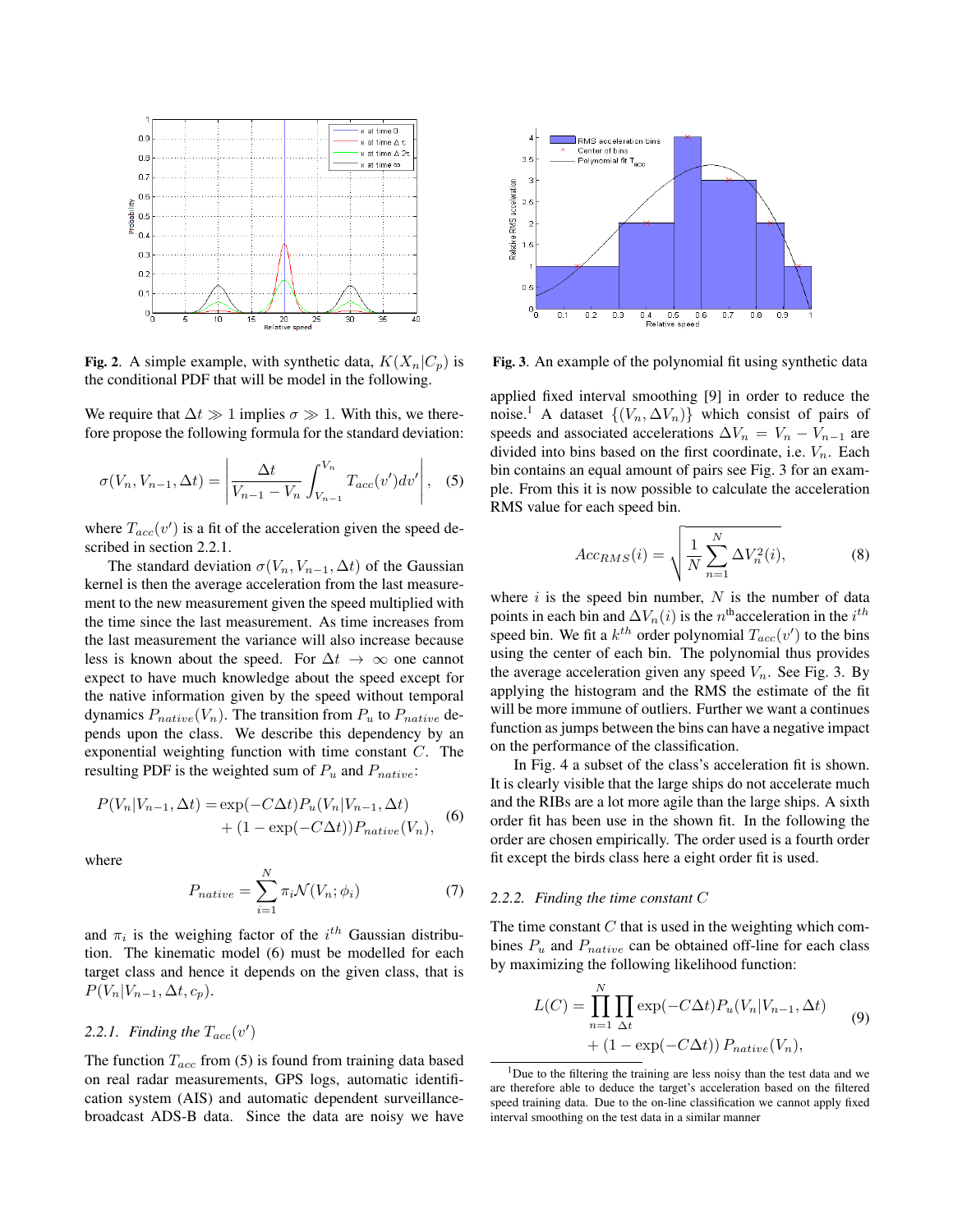

Fig. 4. A sixth order acceleration fit for (a) Large ship (b) RIB

where  $\sigma$  is described in (5).

Fig. 5 shows the amount of information the algorithm uses from the uncertainty and the native PDF given the time since last measurement. It is cleat that is more difficult to predict the RIB as the native information is used quickly compared to the large ship. This is as expected because a large ship will normally not change speed as often as RIBs will.



Fig. 5. A plot over the relative weight of the the uncertainty and the native PDF. The weight is given by  $exp(-C\Delta t)$ . (a) large ship, (b) RIB

### 3. RESULTS OF EXPERIMENTS

In this section we present the performance of the algorithm. For comparison the results for RGMM, which do not use temporal information and DeltaGMM which does use temporal information [5] are also shown. The database is the same as described in [5] however in the Egaa marina scenario unwanted tracks originating from returns associated with static land features are removed. In table 1 the matrix is shown for the PMVGMM. In table 2 the confusion matrix from the RGMM method is shown. This algorithm does not use the temporal information. In table 3 the DeltaGMM algorihm is shown. This algorithm exploit the temporal feature by making a GMM of the entire feature space. The bold font is the best performing algorithm for that class. The matrices are shown in percentage. In Fig. 7, 6 and 8 a scenario is shown where a RIB is sailing out from Egaa marina in Aarhus, Denmark and zigzagging back. It is clear from both the confusion matrices and the radar scenario that the PMVGMM algorithm is the best performing. There is an improvement in the RIB track and the PMVGMM is keeping the performance for the birds.



Fig. 6. Egaa Marina scenario with colored tracks from the classification using the PMVGMM method.



Fig. 7. Egaa Marina scenario with colored tracks from the classification using the RGMM method.

## 4. DISCUSSION

From Table 2 and 1 the PMVGMM is classifying with an overall accuracy of 12.9% better than the RGMM method and 1.3% better then DeltaGMM. The large ships and wakes are classified better with the PMVGMM algorithm. We believe this is because that the PMVGMM is requiring less training data then the DeltaGMM and RGMM as large ships are sailing with a constant speed. Therefore a large amount of different large ships must then be added to the database to get the right PDF. Because PMVGMM does not depend as much on the speed feature and more on the typical acceleration fewer types of large ships can be used to train the class. For more agile targets like birds and RIBs it is more difficult to predict the